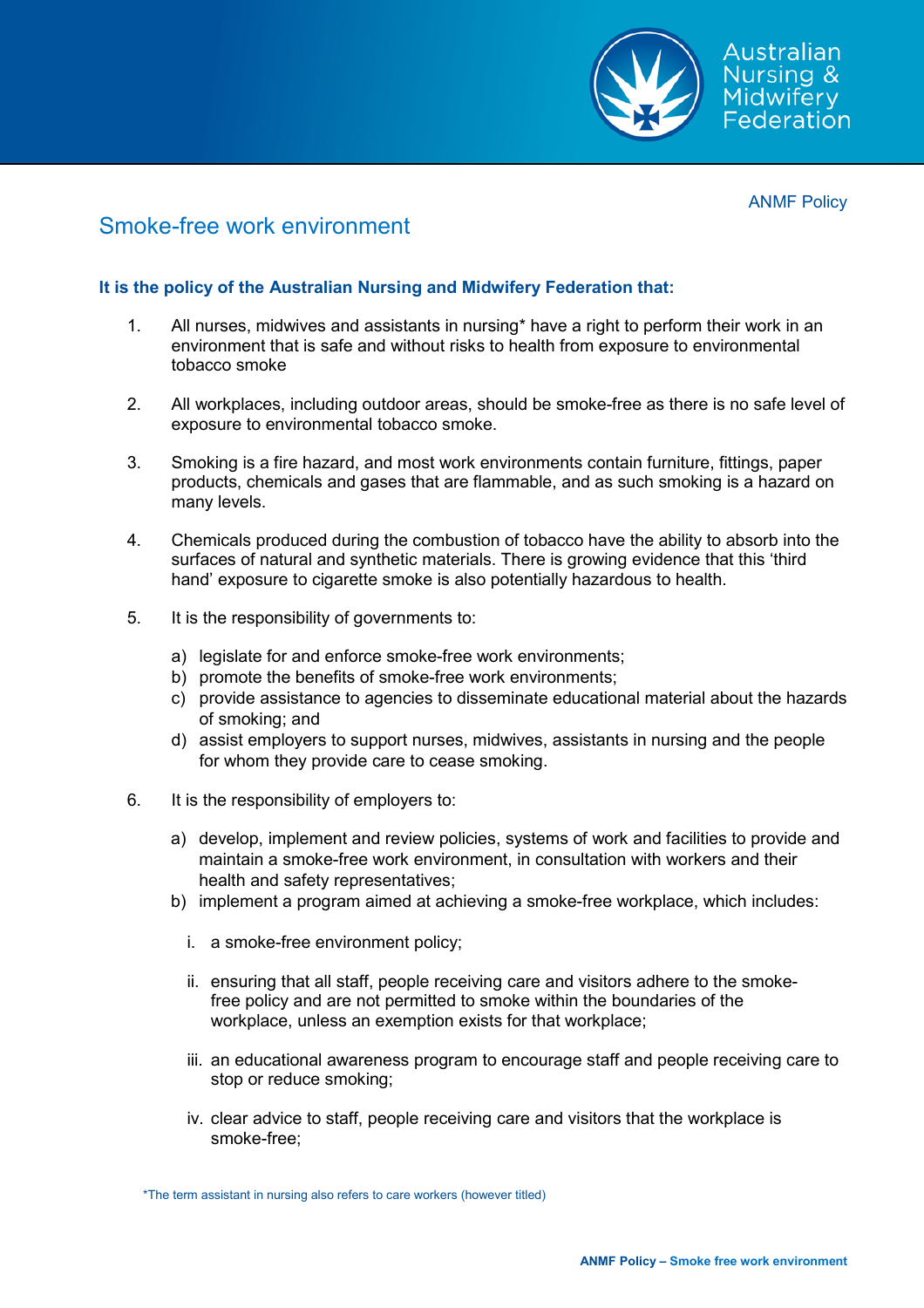

ANMF Policy

- v. clear implementation and enforcement of smoke-free workplace policies, without a requirement on nurses, midwives and assistants in nursing to enforce the policy; and
- vi. no facility selling or providing tobacco products.
- c) prominently display and publicise the 'smoke-free policy' so that nurses, midwives, assistants in nursing, people receiving care and visitors are adequately informed about the policy, the risks of passive smoking and the penalties that could be applied for breaches;
- d) consider and advise how the policy will be implemented and enforced, without a requirement on health care staff to enforce the policy;
- e) provide information on the smoke-free policy to people planning admission, and provide smoking cessation information for smokers;
- f) provide nicotine replacement therapy for people as part of their care;
- g) use signage to indicate a smoke-free workplace for the benefit of people receiving care, staff, visitors, service users and providers;
- h) ensure that the position of people receiving care in inpatient or residential care regarding smoking and lifestyle does not impinge upon:
	- i. the rights of nurses, midwives and assistants in nursing or other persons to a smoke-free environment and employer's duties under relevant laws to provide a healthy and safe work environment for workers, people receiving care and other persons; and
	- ii. ensure that if people receiving care wish to smoke, this is done in a designated outdoor smoking area with appropriate controls in place to minimise risks to workers and others;
- i) provide information to people receiving home based care regarding no smoking around nurses, midwives and assistants in nursing;
- j) recognise that smokers required to cease smoking may experience withdrawal symptoms and require the support of colleagues and management;
- k) ensure nurses, midwives and assistants in nursing are not put at risk of second hand smoke in facilities that do not comply with smoke-free workplaces. Smokers in these facilities should only be permitted to smoke in designated areas within a safe and secure environment that does not present a risk to nurses, midwives and assistants in nursing or others.
- l) encourage and offer assistance to nurses, midwives and assistants in nursing by sponsoring attendance at courses and provision of interventions which assist smokers to manage nicotine dependence and cease smoking with paid time off;
- m) provide cost-price nicotine replacement therapy for staff to assist them to not smoke and encourage quitting.